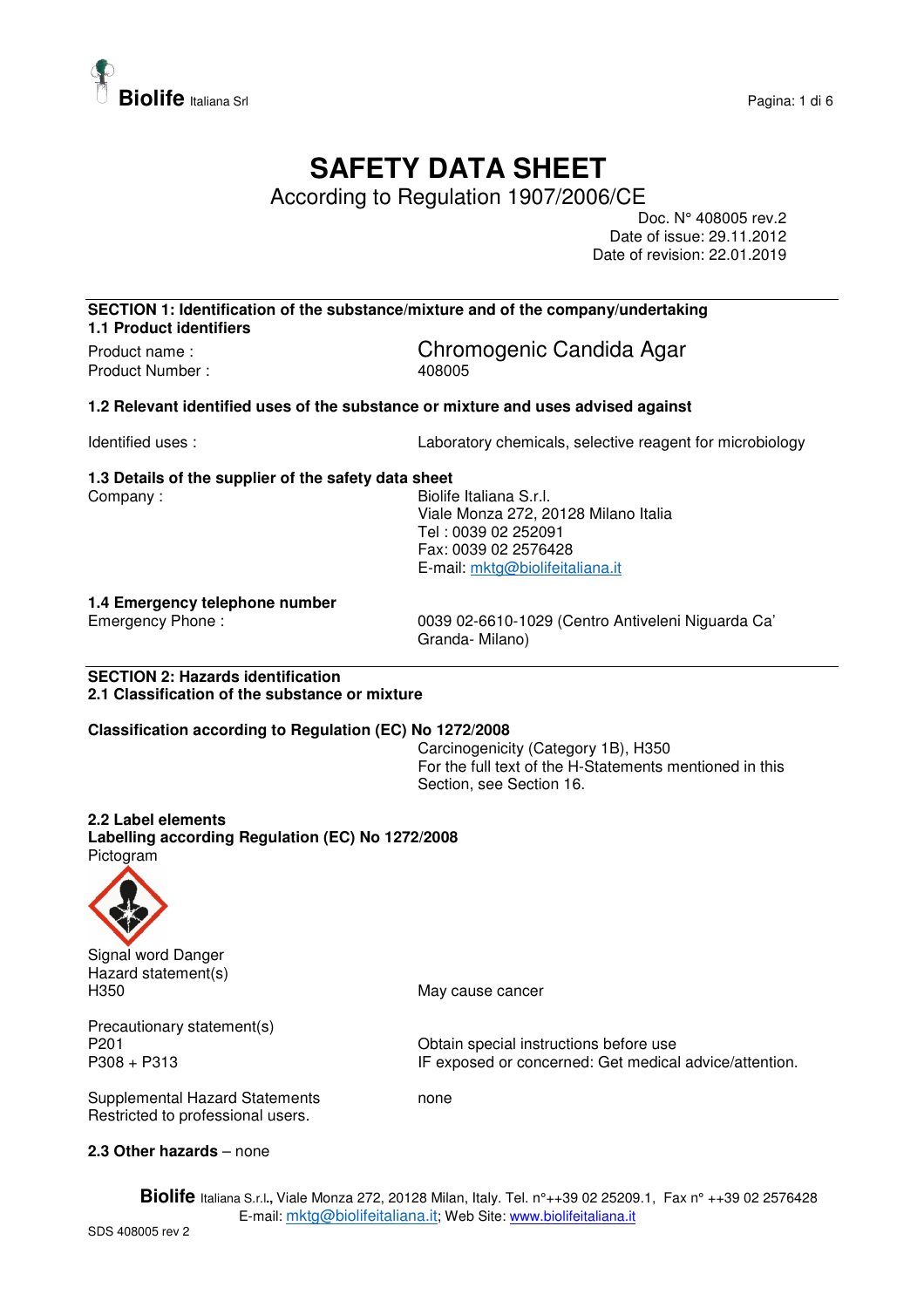

#### **SECTION 3: Composition/information on ingredients 3.2 Mixtures Hazardous ingredients according to Regulation (EC) No 1272/2008**  Component Classification Concentration **Chloramphenicol**

| CAS-No | 56-75-7   | 1B; H350 | %    |
|--------|-----------|----------|------|
| CE-No  | 200-287-4 | Carc.    | >0.1 |
|        |           |          |      |

For the full text of the H-Statements mentioned in this Section, see Section 16

| <b>SECTION 4: First aid measures</b><br>4.1 Description of first aid measures  |                                                                                                                           |  |
|--------------------------------------------------------------------------------|---------------------------------------------------------------------------------------------------------------------------|--|
| <b>General advice</b>                                                          | Consult a physician. Show this safety data sheet to the<br>doctor in attendance.                                          |  |
| If inhaled                                                                     | If breathed in, move person into fresh air. If not breathing,<br>give artificial respiration. Consult a physician.        |  |
| In case of skin contact                                                        | Wash off with soap and plenty of water. Take victim<br>immediately to hospital. Consult a physician.                      |  |
| In case of eye contact                                                         | Flush eyes with water as a precaution.                                                                                    |  |
| If swallowed                                                                   | Never give anything by mouth to an unconscious person.<br>Rinse mouth with water. Consult a physician.                    |  |
| 4.2 Most important symptoms and effects, both acute and delayed                |                                                                                                                           |  |
|                                                                                | The most important known symptoms and effects are<br>described in the labelling (see section 2.2) and/or in<br>section 11 |  |
| 4.3 Indication of any immediate medical attention and special treatment needed | no data available                                                                                                         |  |
| <b>SECTION 5: Firefighting measures</b><br>5.1 Extinguishing media             |                                                                                                                           |  |
| Suitable extinguishing media                                                   | Use water spray, alcohol-resistant foam, dry chemical or<br>carbon dioxide.                                               |  |
| 5.2 Special hazards arising from the substance or mixture                      |                                                                                                                           |  |
|                                                                                | Carbon oxides, nitrogen oxides (NOx)                                                                                      |  |
| 5.3 Advice for firefighters                                                    | Wear self contained breathing apparatus for fire fighting if<br>necessary.                                                |  |
| <b>5.4 Further information</b>                                                 | no data available                                                                                                         |  |
| <b>SECTION 6: Accidental release measures</b>                                  |                                                                                                                           |  |
| 6.1 Personal precautions, protective equipment and emergency procedures        |                                                                                                                           |  |
|                                                                                | Wear respiratory protection. Avoid dust formation. Avoid                                                                  |  |

breathing vapours, mist or gas. Ensure adequate ventilation. Evacuate personnel to safe areas. Avoid breathing dust. For personal protection see section 8.

**Biolife** Italiana S.r.l**.,** Viale Monza 272, 20128 Milan, Italy. Tel. n°++39 02 25209.1, Fax n° ++39 02 2576428 E-mail: mktg@biolifeitaliana.it; Web Site: www.biolifeitaliana.it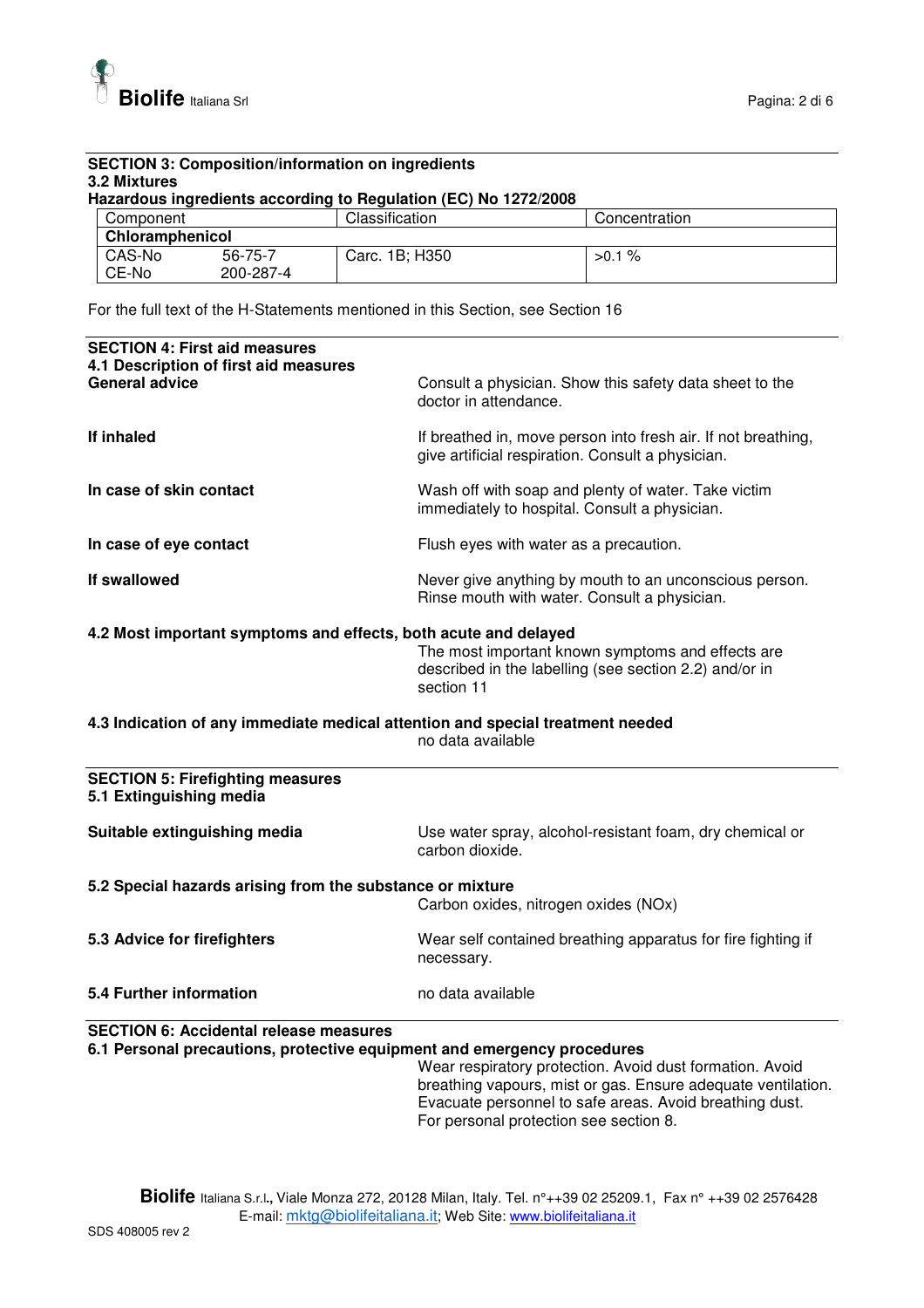

| <b>6.2 Environmental precautions</b>                                        | Prevent further leakage or spillage if safe to do so. Do not let<br>product enter drains. Discharge into the environment must<br>be avoided.                                                                                                                                                                                                                                                                                                                              |
|-----------------------------------------------------------------------------|---------------------------------------------------------------------------------------------------------------------------------------------------------------------------------------------------------------------------------------------------------------------------------------------------------------------------------------------------------------------------------------------------------------------------------------------------------------------------|
| 6.3 Methods and materials for containment and cleaning up                   | Pick up and arrange disposal without creating dust. Sweep<br>up and shovel. Keep in suitable, closed containers for<br>disposal.                                                                                                                                                                                                                                                                                                                                          |
| 6.4 Reference to other sections                                             | For disposal see section 13.                                                                                                                                                                                                                                                                                                                                                                                                                                              |
| <b>SECTION 7: Handling and storage</b><br>7.1 Precautions for safe handling | Avoid contact with skin and eyes. Avoid formation of dust<br>and aerosols. Avoid exposure - obtain special instructions<br>before use. Provide appropriate exhaust ventilation at places<br>where dust is formed. For precautions see section 2.2.                                                                                                                                                                                                                        |
| 7.2 Conditions for safe storage, including any incompatibilities            | Store in cool place. Keep container tightly closed in a dry<br>and well-ventilated place. Hygroscopic. For storage refer to<br>the temperature indicated in the label                                                                                                                                                                                                                                                                                                     |
|                                                                             | Store in cool place. Keep container tightly closed in a dry<br>and well-ventilated place. Recommended storage<br>temperature: 2 - 8 °C. Light sensitive. Heat sensitive.                                                                                                                                                                                                                                                                                                  |
| 7.3 Specific end use(s)                                                     | A part from the uses mentioned in section 1.2 no other<br>specific uses are stipulated.                                                                                                                                                                                                                                                                                                                                                                                   |
| <b>SECTION 8: Exposure controls/personal protection</b>                     |                                                                                                                                                                                                                                                                                                                                                                                                                                                                           |
| 8.1 Control parameters                                                      |                                                                                                                                                                                                                                                                                                                                                                                                                                                                           |
| Components with workplace control parameters                                | It doesn't contain substances with occupational exposure<br>limit value.                                                                                                                                                                                                                                                                                                                                                                                                  |
| 8.2 Exposure controls<br>Appropriate engineering controls                   | Avoid contact with skin, eyes and clothing. Wash hands<br>before breaks and immediately after handling the product.                                                                                                                                                                                                                                                                                                                                                       |
| Personal protective equipment<br>Eye/face protection                        | Face shield and safety glasses Use equipment for eye<br>protection tested and approved under appropriate<br>government standards such as NIOSH (US) or EN 166(EU).                                                                                                                                                                                                                                                                                                        |
| <b>Skin protection</b>                                                      | Handle with gloves. Gloves must be inspected prior to use.<br>Use proper glove removal technique (without touching<br>glove's outer surface) to avoid skin contact with this product.<br>Dispose of contaminated gloves after use in accordance with<br>applicable laws and good laboratory practices. Wash and dry<br>hands. The selected protective gloves have to satisfy the<br>specifications of EU Directive 89/686/EEC and the standard<br>EN 374 derived from it. |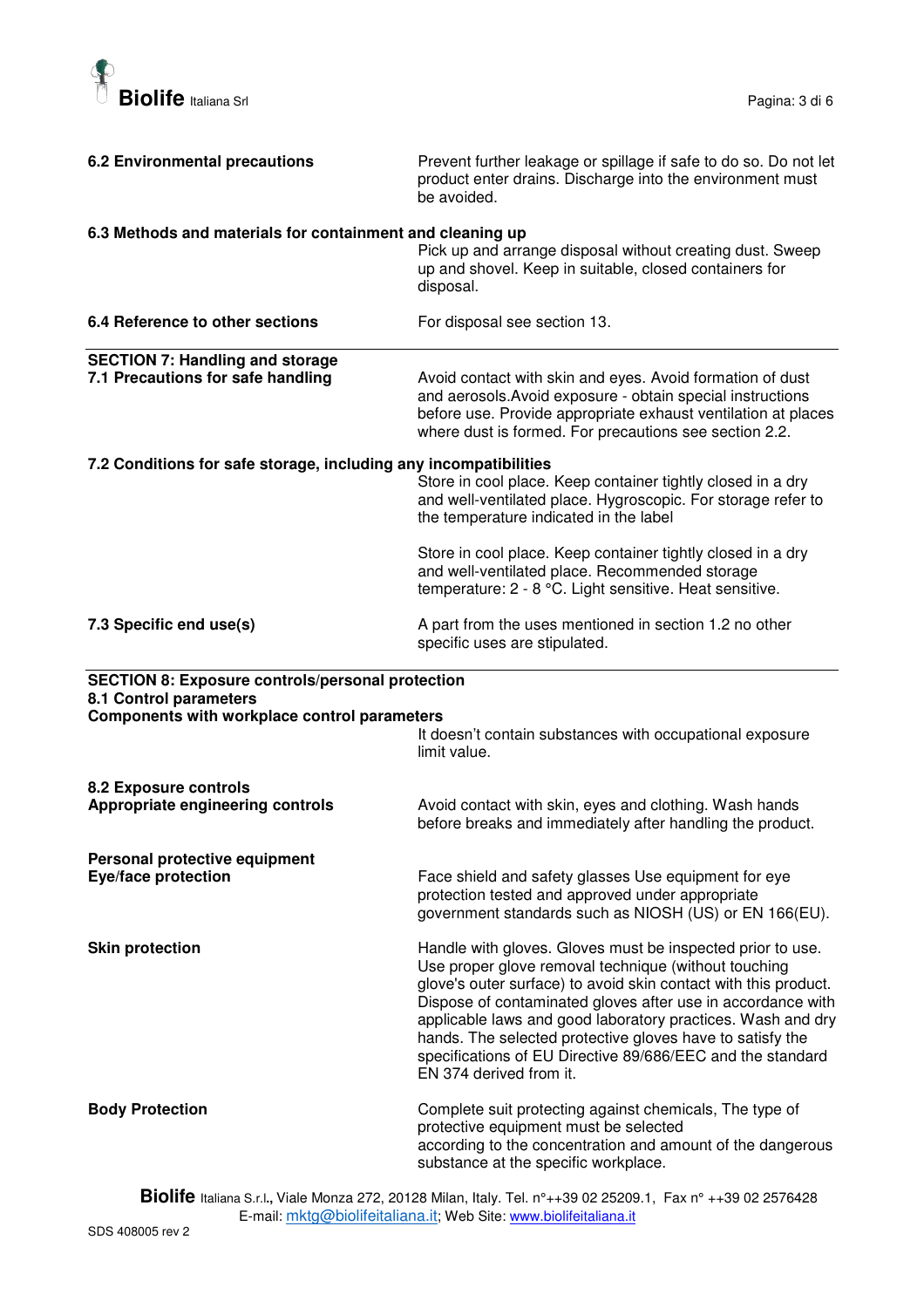

| <b>Respiratory protection</b>                                              | Where risk assessment shows air-purifying respirators are<br>appropriate use a full-face particle respirator type N100 (US)<br>or type P3 (EN 143) respirator cartridges as a backup to<br>engineering controls. If the respirator is the sole means of<br>protection, use a full-face supplied air respirator. Use<br>respirators and components tested and approved under<br>appropriate government standards such as NIOSH (US) or<br>CEN (EU). |
|----------------------------------------------------------------------------|----------------------------------------------------------------------------------------------------------------------------------------------------------------------------------------------------------------------------------------------------------------------------------------------------------------------------------------------------------------------------------------------------------------------------------------------------|
| Control of environmental exposure                                          | Prevent further leakage or spillage if safe to do so. Do not let<br>product enter drains. Discharge into the environment must<br>be avoided.                                                                                                                                                                                                                                                                                                       |
| <b>SECTION 9: Physical and chemical properties</b>                         |                                                                                                                                                                                                                                                                                                                                                                                                                                                    |
| 9.1 Information on basic physical and chemical properties<br>a) Appearance | Form: powder                                                                                                                                                                                                                                                                                                                                                                                                                                       |
|                                                                            | Colour: beige                                                                                                                                                                                                                                                                                                                                                                                                                                      |
| b) Odour                                                                   | no data available                                                                                                                                                                                                                                                                                                                                                                                                                                  |
| c) Odour Threshold                                                         | no data available                                                                                                                                                                                                                                                                                                                                                                                                                                  |
| d) pH                                                                      | $5.9 - 6.2$ at 25 $\degree$ C at use concentration                                                                                                                                                                                                                                                                                                                                                                                                 |
| e) Melting point/freezing                                                  |                                                                                                                                                                                                                                                                                                                                                                                                                                                    |
| point                                                                      | no data available                                                                                                                                                                                                                                                                                                                                                                                                                                  |
| f) Initial boiling point and                                               |                                                                                                                                                                                                                                                                                                                                                                                                                                                    |
| boiling range                                                              | no data available                                                                                                                                                                                                                                                                                                                                                                                                                                  |
| g) Flash point                                                             | no data available                                                                                                                                                                                                                                                                                                                                                                                                                                  |
| h) Evapouration rate                                                       | no data available                                                                                                                                                                                                                                                                                                                                                                                                                                  |
| i) Flammability (solid, gas)                                               | no data available                                                                                                                                                                                                                                                                                                                                                                                                                                  |
| j) Upper/lower<br>flammability or                                          |                                                                                                                                                                                                                                                                                                                                                                                                                                                    |
| explosive limits                                                           | no data available                                                                                                                                                                                                                                                                                                                                                                                                                                  |
| k) Vapour pressure                                                         | no data available                                                                                                                                                                                                                                                                                                                                                                                                                                  |
| I) Vapour density                                                          | no data available                                                                                                                                                                                                                                                                                                                                                                                                                                  |
| m) Relative density                                                        | no data available                                                                                                                                                                                                                                                                                                                                                                                                                                  |
| n) Water solubility                                                        | no data available                                                                                                                                                                                                                                                                                                                                                                                                                                  |
| o) Partition coefficient: noctanol/                                        |                                                                                                                                                                                                                                                                                                                                                                                                                                                    |
| water                                                                      | no data available                                                                                                                                                                                                                                                                                                                                                                                                                                  |
| p) Auto-ignition                                                           |                                                                                                                                                                                                                                                                                                                                                                                                                                                    |
| temperature                                                                | no data available                                                                                                                                                                                                                                                                                                                                                                                                                                  |
| q) Decomposition                                                           |                                                                                                                                                                                                                                                                                                                                                                                                                                                    |
| temperature                                                                | no data available                                                                                                                                                                                                                                                                                                                                                                                                                                  |
| r) Viscosity<br>s) Explosive properties                                    | no data available<br>no data available                                                                                                                                                                                                                                                                                                                                                                                                             |
| t) Oxidizing properties                                                    | no data available                                                                                                                                                                                                                                                                                                                                                                                                                                  |
|                                                                            |                                                                                                                                                                                                                                                                                                                                                                                                                                                    |
| 9.2 Other safety information                                               | no data available                                                                                                                                                                                                                                                                                                                                                                                                                                  |
| <b>SECTION 10: Stability and reactivity</b>                                |                                                                                                                                                                                                                                                                                                                                                                                                                                                    |
| 10.1 Reactivity                                                            | no data available                                                                                                                                                                                                                                                                                                                                                                                                                                  |
| <b>10.2 Chemical stability</b>                                             | Stable under recommended storage conditions.                                                                                                                                                                                                                                                                                                                                                                                                       |
| 0.3 Possibility of hazardous reactions                                     | no data available                                                                                                                                                                                                                                                                                                                                                                                                                                  |
| 10.4 Conditions to avoid                                                   | Heat. Light.                                                                                                                                                                                                                                                                                                                                                                                                                                       |
| 10.5 Incompatible materials                                                | Strong oxidizing agents,                                                                                                                                                                                                                                                                                                                                                                                                                           |

**Biolife** Italiana S.r.l**.,** Viale Monza 272, 20128 Milan, Italy. Tel. n°++39 02 25209.1, Fax n° ++39 02 2576428 E-mail: <u>mktg@biolifeitaliana.it;</u> Web Site: www.biolifeitaliana.it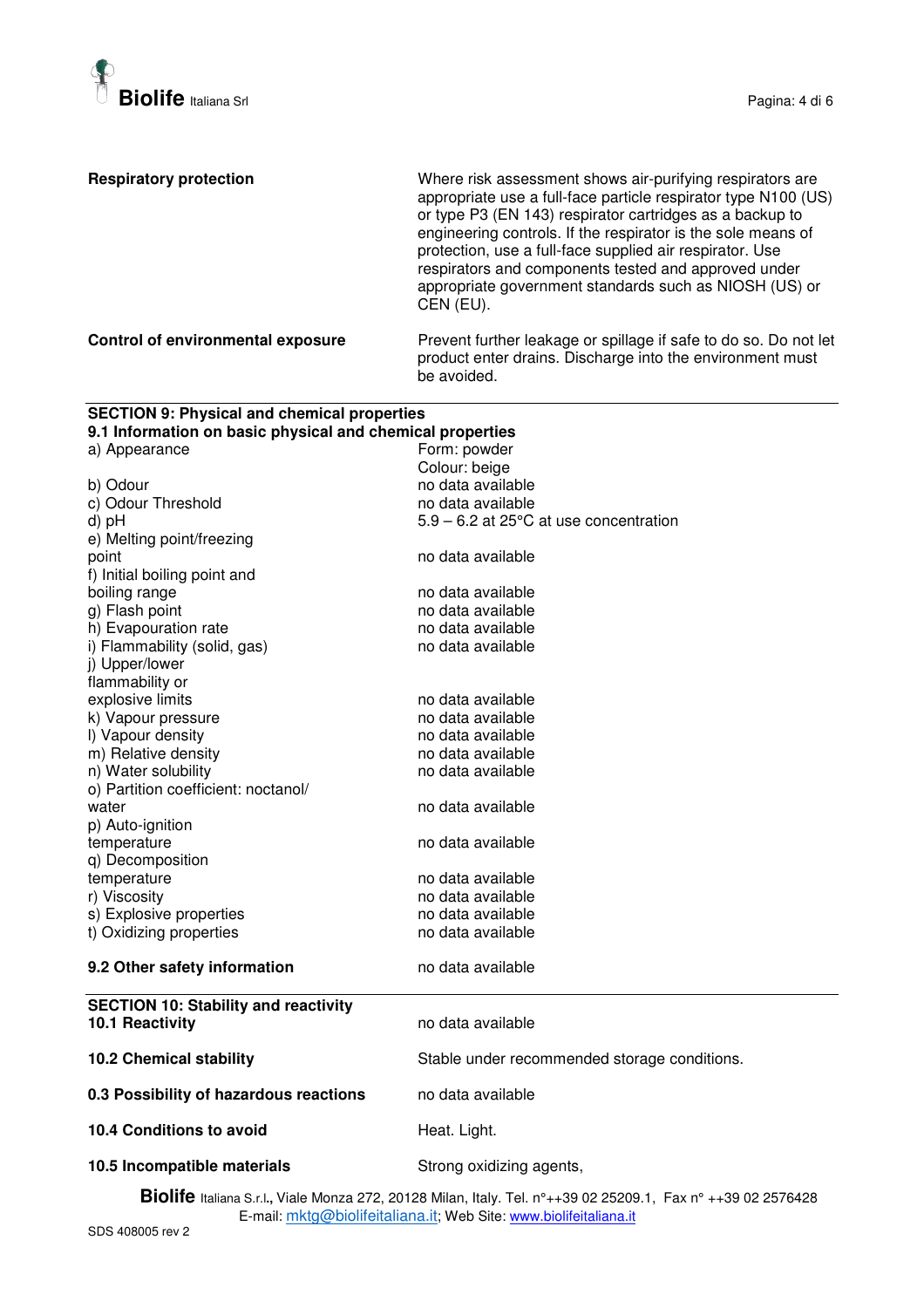

| 10.6 Hazardous decomposition products                                                        | Other decomposition products - no data available<br>In the event of fire: see section 5                                                                                                                                   |
|----------------------------------------------------------------------------------------------|---------------------------------------------------------------------------------------------------------------------------------------------------------------------------------------------------------------------------|
| <b>SECTION 11: Toxicological information</b><br>11.1 Information on toxicological effects    |                                                                                                                                                                                                                           |
| <b>Acute toxicity</b>                                                                        | no data available                                                                                                                                                                                                         |
| <b>Skin corrosion/irritation</b>                                                             | no data available                                                                                                                                                                                                         |
| Serious eye damage/eye irritation                                                            | no data available                                                                                                                                                                                                         |
| Respiratory or skin sensitisation                                                            | no data available                                                                                                                                                                                                         |
| <b>Germ cell mutagenicity</b>                                                                | no data available                                                                                                                                                                                                         |
| Carcinogenicity                                                                              | This product is or contains a component that is probably not<br>carcinogenic based on its IARC, ACGIH, NTP, or EPA<br>classification. IARC: 2A - Group 2A: Probably carcinogenic<br>to humans (Chloramphenicol)           |
| <b>Reproductive toxicity</b>                                                                 | no data available                                                                                                                                                                                                         |
| Specific target organ toxicity - single exposure                                             |                                                                                                                                                                                                                           |
|                                                                                              | no data available                                                                                                                                                                                                         |
| Specific target organ toxicity - repeated exposure                                           | no data available                                                                                                                                                                                                         |
| <b>Aspiration hazard</b>                                                                     | no data available                                                                                                                                                                                                         |
| <b>Additional Information</b>                                                                | RTECS: no data available<br>To the best of our knowledge, the chemical, physical, and<br>toxicological properties have not been thoroughly<br>investigated.                                                               |
| <b>SECTION 12: Ecological information</b><br>12.1 Toxicity                                   | no data available                                                                                                                                                                                                         |
| 12.2 Persistence and degradability                                                           | no data available                                                                                                                                                                                                         |
| 12.3 Bioaccumulative potential                                                               | no data available                                                                                                                                                                                                         |
| 12.4 Mobility in soil                                                                        | no data available                                                                                                                                                                                                         |
| 12.5 Results of PBT and vPvB assessment                                                      | PBT/vPvB assessment not available as chemical safety<br>assessment not required/not conducted                                                                                                                             |
| 12.6 Other adverse effects                                                                   | no data available                                                                                                                                                                                                         |
| <b>SECTION 13: Disposal considerations</b><br>13.1 Waste treatment methods<br><b>Product</b> | Offer surplus and non-recyclable solutions to a licensed<br>disposal company. Dissolve or mix the material<br>with a combustible solvent and burn in a chemical<br>incinerator equipped with an afterburner and scrubber. |

**Biolife** Italiana S.r.l**.,** Viale Monza 272, 20128 Milan, Italy. Tel. n°++39 02 25209.1, Fax n° ++39 02 2576428 E-mail: <u>mktg@biolifeitaliana.it;</u> Web Site: www.biolifeitaliana.it